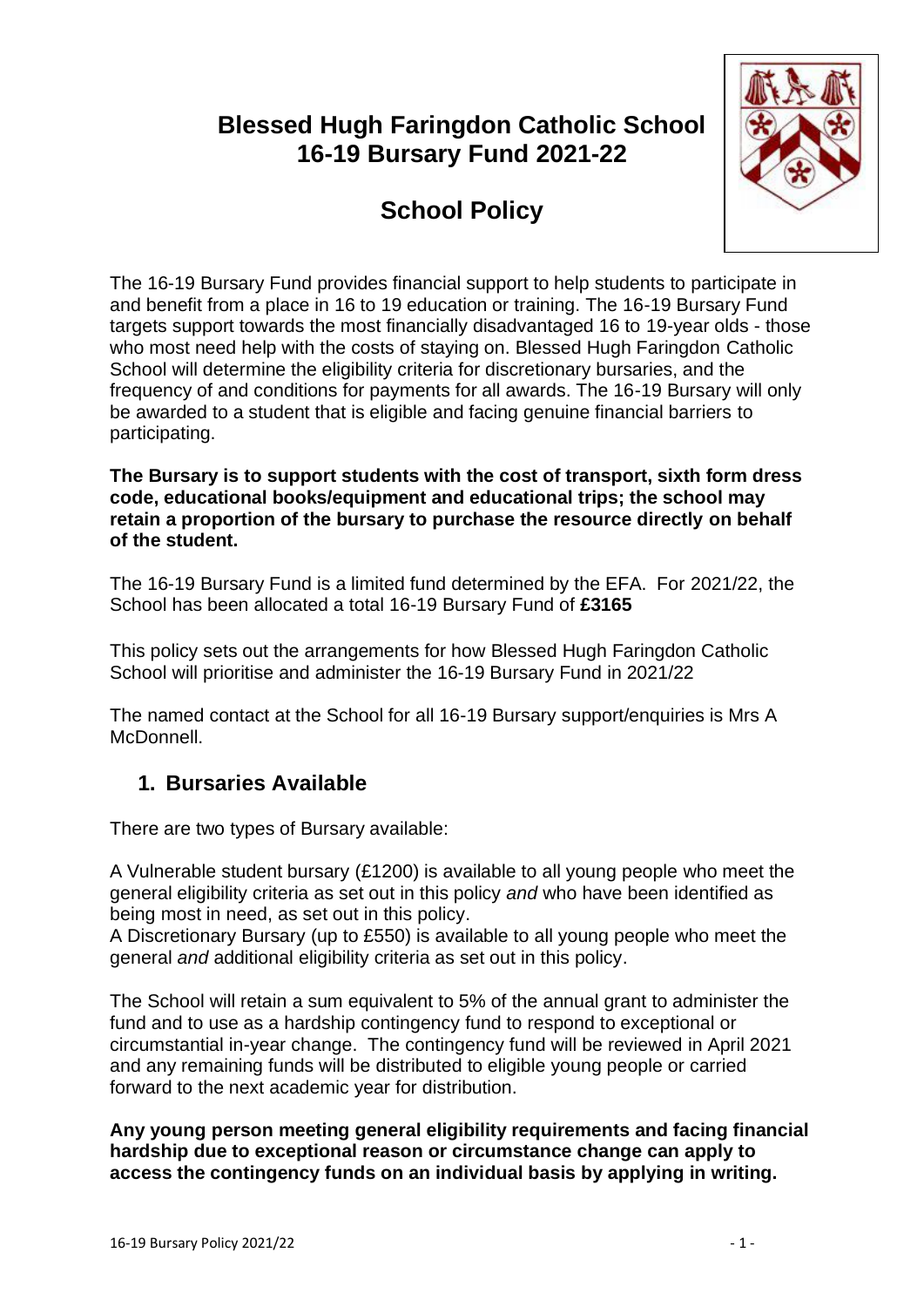### **2. General Eligibility**

To be eligible to receive a 16-19 Bursary in the 2021-2022 academic year, the student must be aged 16 or over and under 19 on 31st August 2021. Students must also satisfy the residency criteria set out in the \*EFA Funding Guidance. (A person on 1 September who is settled in the UK, and has been ordinarily resident in the UK and Islands for the three years preceding the 1 September.)

#### **Eligibility for Vulnerable student bursary**

You could get up to £1,200 if at least one of the following applies:

- you're in or recently left local authority care
- you get Income Support or Universal Credit in your name
- you get Disability Living Allowance (DLA) in your name and either Employment and Support Allowance (ESA) or Universal Credit
- you get Personal Independence Payment (PIP) in your name and either ESA or Universal Credit

#### **Eligibility for Discretionary Bursary**

A Discretionary Bursary (**Level 1**) of **up to £550** is available subject to availability of funds, to all young people where:

- their **gross** annual household income, as assessed by HM Revenue & Customs, does not exceed **£16,190** and/or;
- where the young person, or a sibling, qualifies for Free School Meals (FSM), and/or;
- where the young person's parent/guardian/carer(s) are in receipt of one of the following:
	- Income Support.
	- Income Based Jobseekers Allowance.
	- Income-related Employment and Support Allowance.
	- Guarantee element of State Pension Credit.

A Discretionary Bursary (**Level 2**) of **up to £350** is available subject to availability of funds, to all young people where:

■ their gross annual household income, as assessed by HM Revenue & Customs, exceeds **£16,190** but does not exceed **£20,000.**

A Discretionary Bursary (**Level 3**) of **up to £250** is available subject to availability of funds, to all young people where:

▪ their **gross** annual household income, as assessed by HM Revenue & Customs, exceeds **£20,000** but does not exceed **£25,000.**

Household income can be evidenced by receipt of benefit and/or P60, Tax Credit Award Notice or evidence of Self-employment income.

All evidence of household income will be in strict confidence.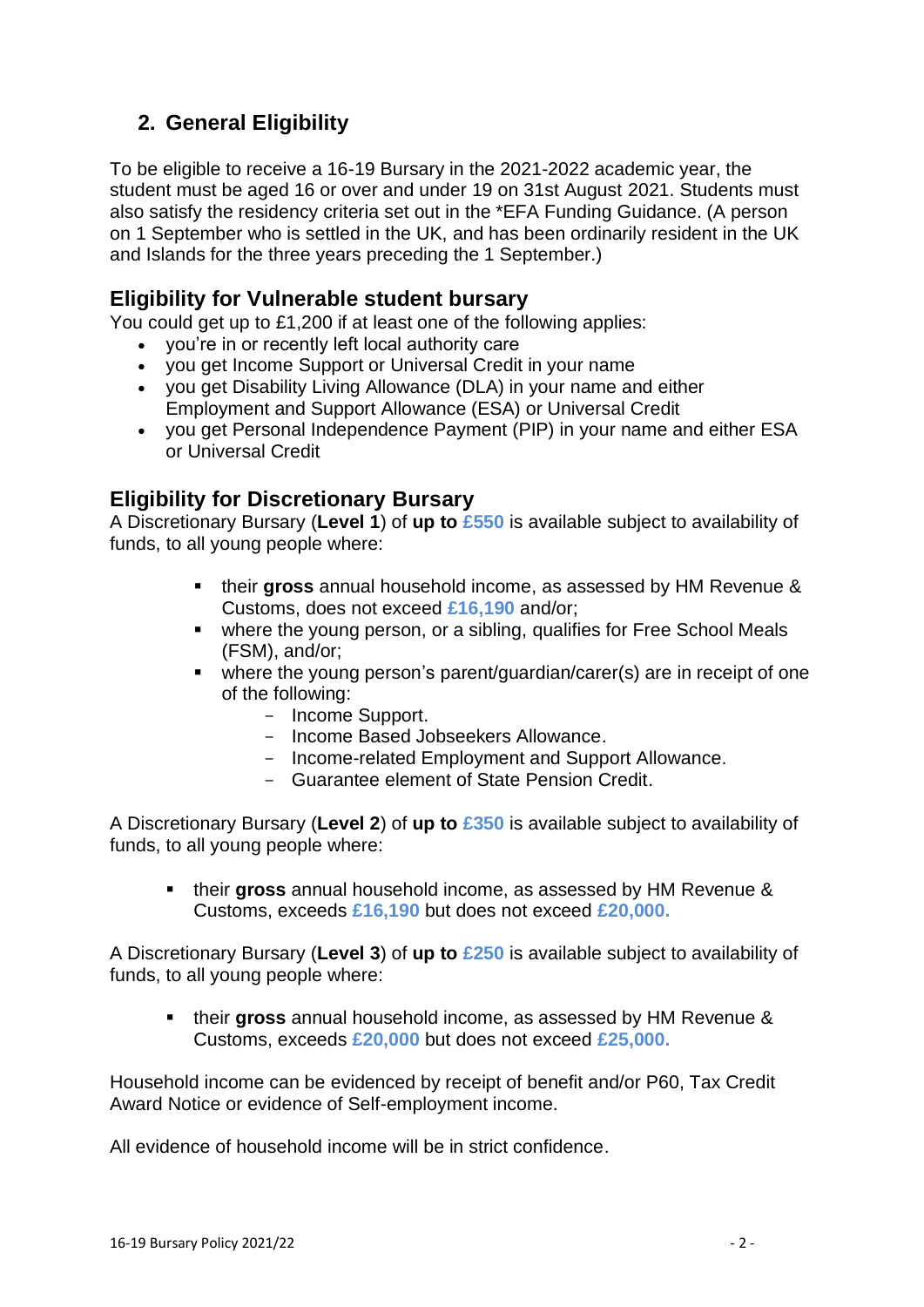### **3. Payments**

Subject to meeting the condition requirements as detailed below, payments will be made in the following instalments:

- October 2021 (50%)
- **•** January 2022 (25%)
- April 2022 (25%)

Payments will be made by bank transfer. The young person must have a valid account in their name.

### **4. Qualifying Condition Requirements**

Eligible young people will need to complete a qualifying learning period of 6 weeks before they are able to receive Bursary payments. However, any eligible young person can make an application ahead of the six-week qualifying period and in a case of extreme hardship, consideration will also be given for payment in advance of the six-week period.

All young people in receipt of a Bursary must meet weekly punctuality and attendance targets ensure continued support. In addition, all young people in receipt of a Bursary must behave appropriately and submit work of an appropriate level and to required deadlines. If the young person does not meet these conditions, the school reserves the right to withdraw or suspend Bursary payments. The Head of Sixth Form has responsibility for authorising payments to the young people eligible for payment of the bursary funding.

These conditions will not be additional to those expected of any young person within the School.

### **5. Application**

Applications for a Bursary must be made using the correct Application Form and should be submitted in full by **Friday 8 th October.** Applications made after this date will be considered if sufficient funds are available.

Assistance will be given to any young person to make an application where they are unable to do so due to a level of learning difficulty and/or disability/ or where they are not able to provide supporting evidence due to difficulties with engagement or support from their parent/guardian/carer(s).

#### **6. Process**

All applications for a Bursary or to access the contingency fund will be assessed by a 16-19 Bursary Application Panel, consisting of:

- **Mr B Winsor**
- **Ms H Jordan**
- **Mrs A McDonnell**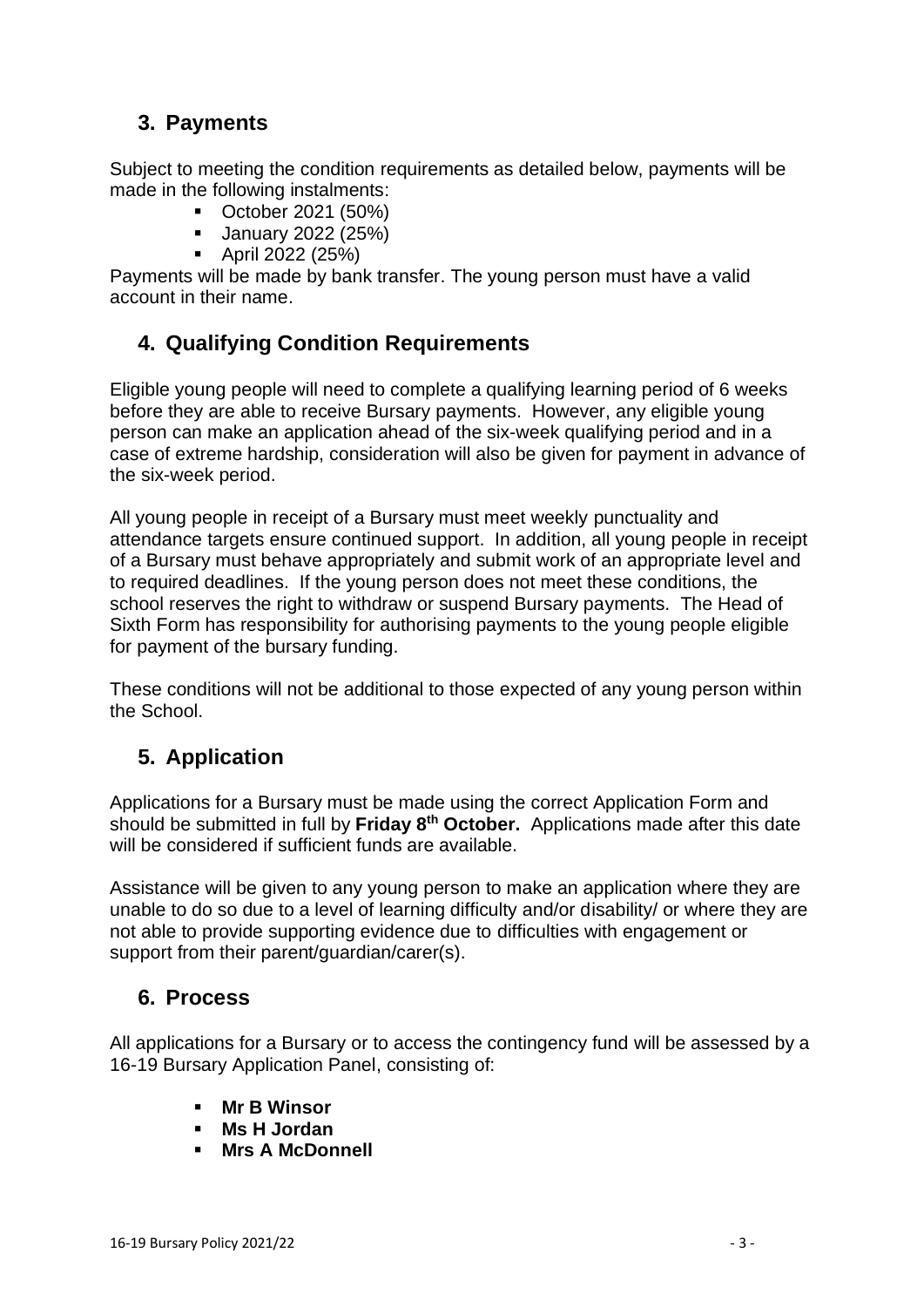### **7. Appeals**

If any young person or their parent/guardian/carer(s) are not satisfied with the outcome of their application, they should write to the Headmaster outlining their reasons why. The Headmaster will convene a 16-19 Bursary Appeals Panel, consisting of:

- **Headteacher**
- **Sixth Form Link Governor**

The Panel will consider and respond to appeals within **two weeks** of receipt. If the appeal is upheld or partly upheld it will be referred to the 16-19 Bursary Application Panel with recommendations. If the appeal is not upheld the appealing party will be signposted to the School's Complaint Procedure.

#### **8. Confidentiality**

Applications and supporting evidence will be confidential to the 16-19 Bursary Application Panel and in the event of an appeal, the 16-19 Bursary Appeals Panel.

### **9. Change of Young Person's Financial Circumstances**

Any young person in receipt of a Bursary has a duty to inform the School should if their financial circumstances change, or those of their parent/guardian/carer(s) change (e.g. increase in household income that would affect the young person's entitlement to Free School Meals). This does not automatically mean any future Bursary payments will be stopped but would result in a convening of the 16-19 Bursary Application Panel to determine whether the payments continue or be stopped and the funds redistributed.

### **10. Young Person Transferring**

Where a young person in receipt of a Bursary transfers *out of* the School to another education/training provider in-year, the School will liaise with that provider to ensure continuity of Bursary payments to enable the young person to complete the learning aim(s).

Where a young person in receipt of a Bursary transfers *in to* the School from another education/training provider in-year, the School will liaise with that provider to ensure continuity of Bursary payments to enable the young person to complete the learning aim(s).

### **11. Young Person Withdrawing**

Where a young person in receipt of a Bursary withdraws from the School, and does not transfer to another education/training provider, Bursary payments made prior to the date of withdrawal will *not* be recovered but any scheduled payments to be made after the date of withdrawal will not be made.